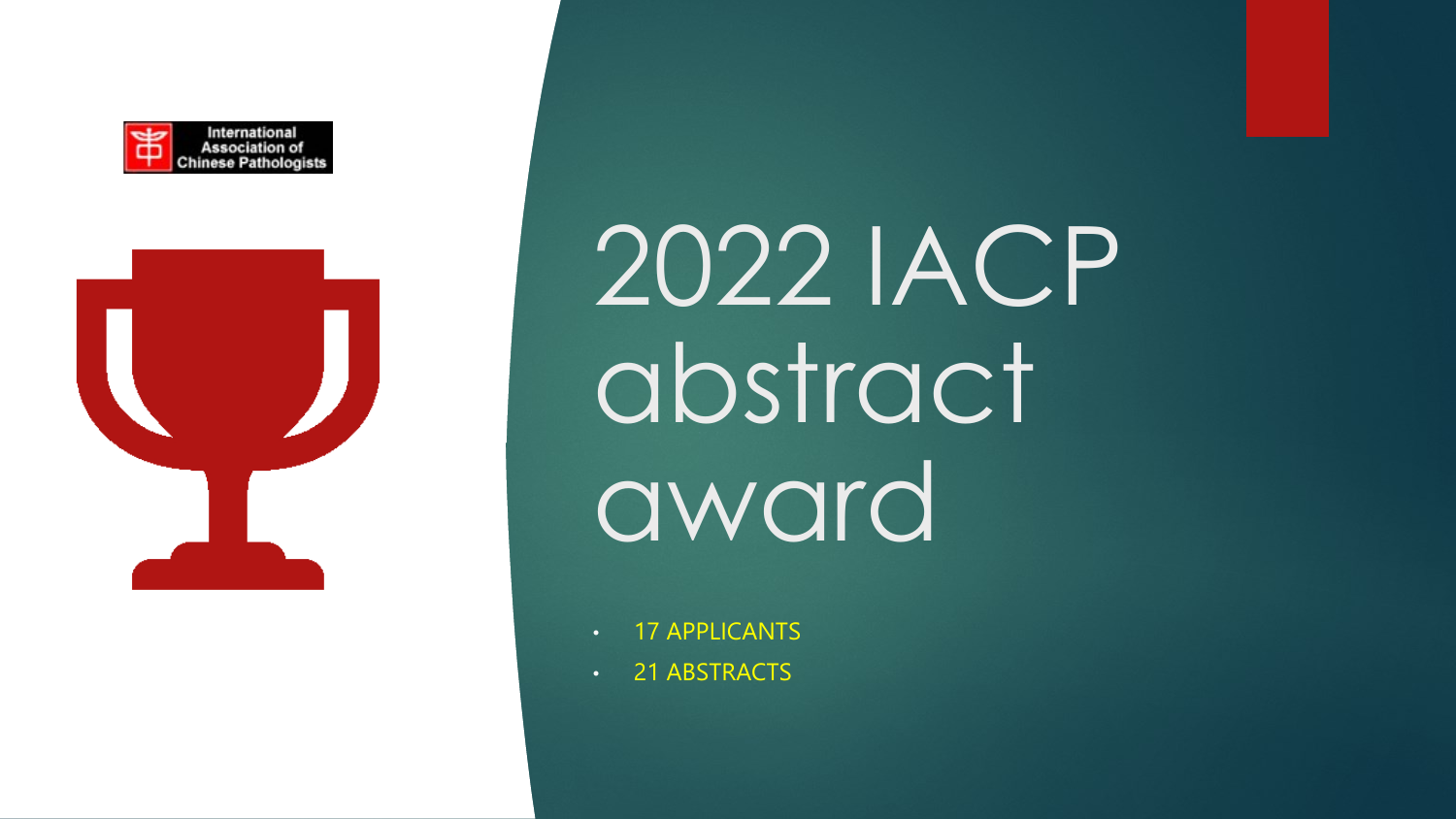# Third place

#### **David Jou, MD**

- Resident (PGY4), Beth Israel Deaconess, Harvard Medical School (07/18-06/22)
- Abstract: Abnormal Nuclear Membrane Staining Pattern by MLH1 Immunohistochemistry in Endometrioid Adenocarcinoma: A Diagnostic Pitfall

#### **Ellen Yang, MBBS**

- Resident (PGY4), University of Toronto, Toronto, CAN (07/2018-present)
- **D Reproducibility in Assessment of "Invasion" in Lung Adenocarcinoma with Lepidic Component: An** Interobserver Concordance Study with Cytokeratin 7 Stain
- **Ruth Zhang, MD**
- **GI fellow, University of California San Francisco**
- 
- Associated with Inflammatory Bowel Disease
- 
- Resident, University of California San Francisco (7/2018 to 7/2021)
- Abstract: Increased Risk of Non-Conventional Dysplasia in Patients with Primary Sclerosing Cholangitis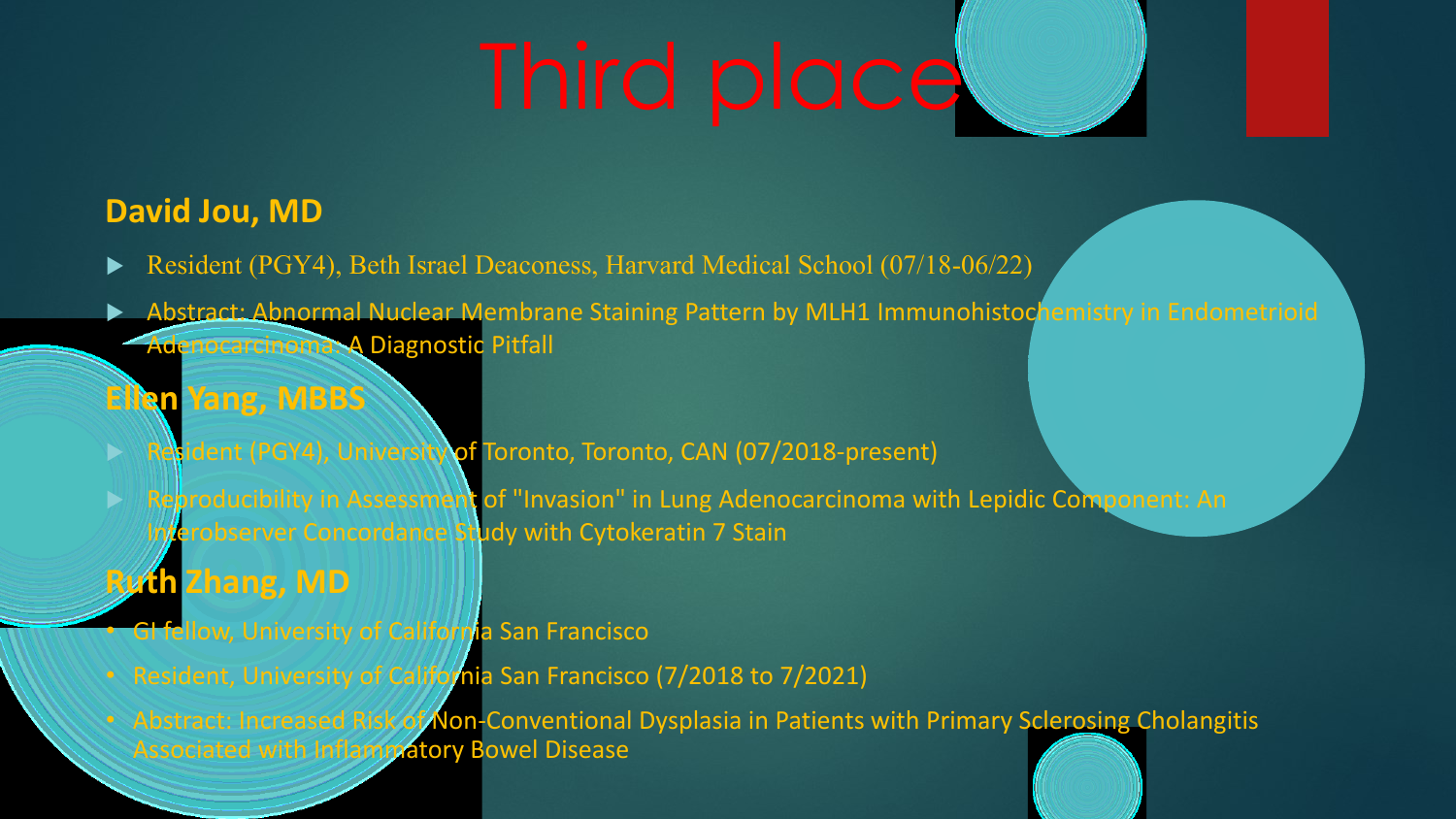



### **Ying liu, MD, Ph.D**

**Synecologic Pathology Assistant/Fellow** The Johns Hopkins University School of Medicine, July 2021 - Current

AP/CP Pathology Resident, University of California, Davis School of Medicine, July 2017 - June 2021



stract: ARID1A Regulates Progesterone Receptor Expression in Endometrial Carcinoma and Atypical Hyperplasia

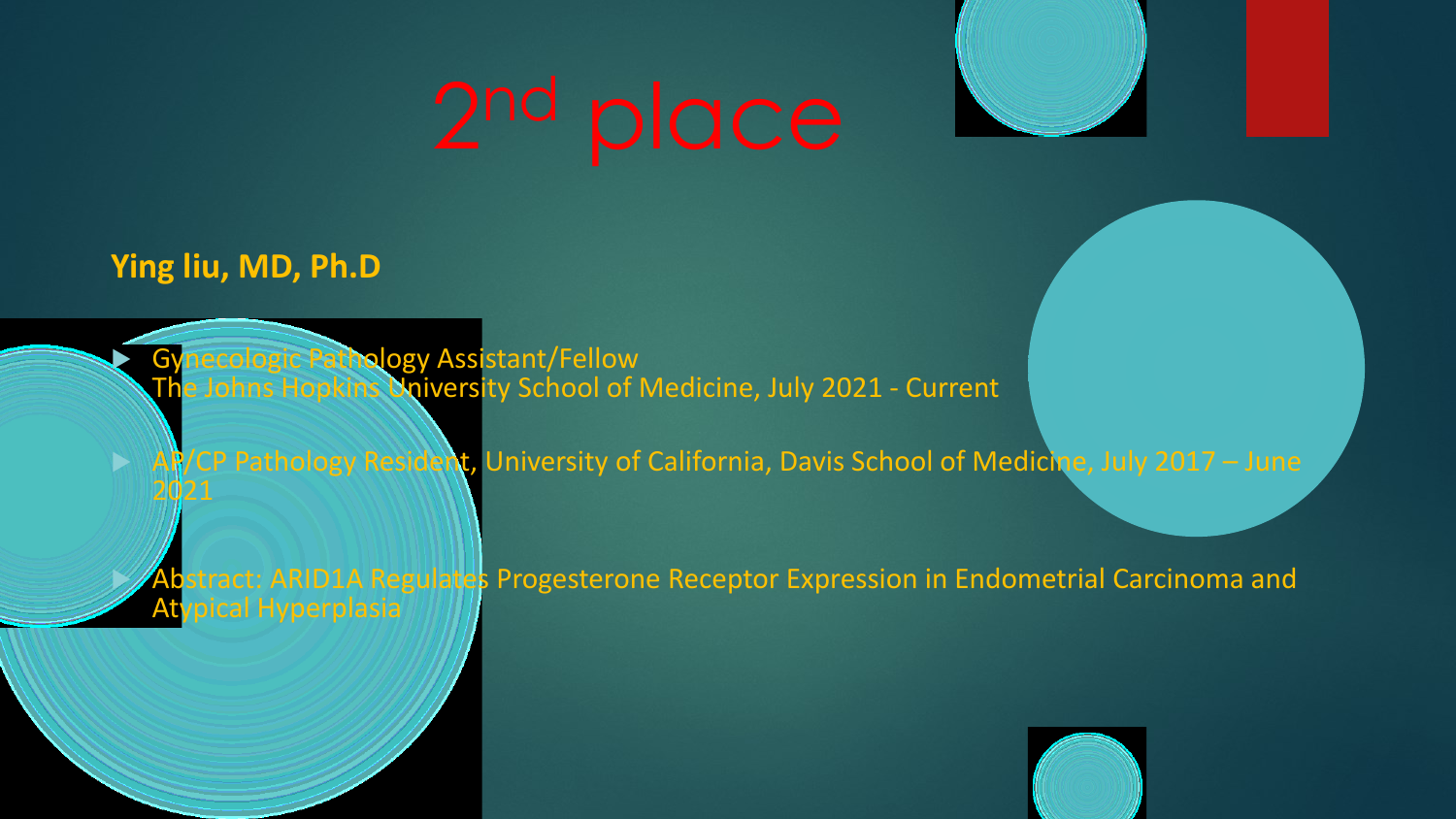

**Zhengshan Chen, MD, Ph.D**

 SP/GU Fellow, UCLA, Los Angeles (2021-2022) AP/CP Resident, USC, Los Angeles (2017-2021) Abstract: Molecular Cytogenetic and Clinical-Pathologic Analysis of Papillary Renal Cell Carcinoma Type 2: A Single Institution Experience

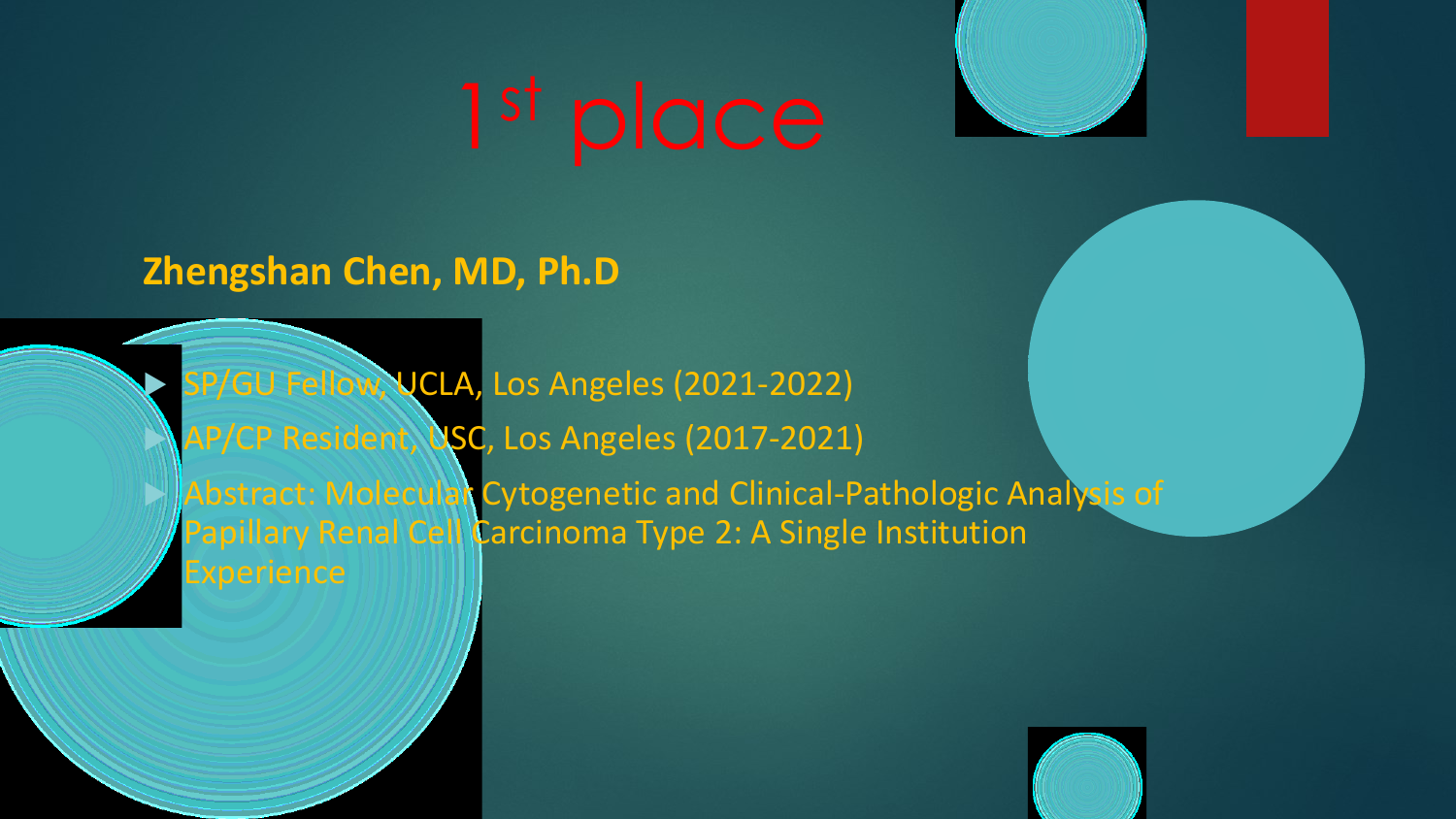### IACP abstract award

All winners will receive the IACP abstract award certificates by email

Presentation by David Jou, Ellen Yang and Zhengshan Chen

Ying Liu and Ruth Zhang not available due to traveling

12-15 minutes for each speaker's presentation. Then 5 minutes for questions